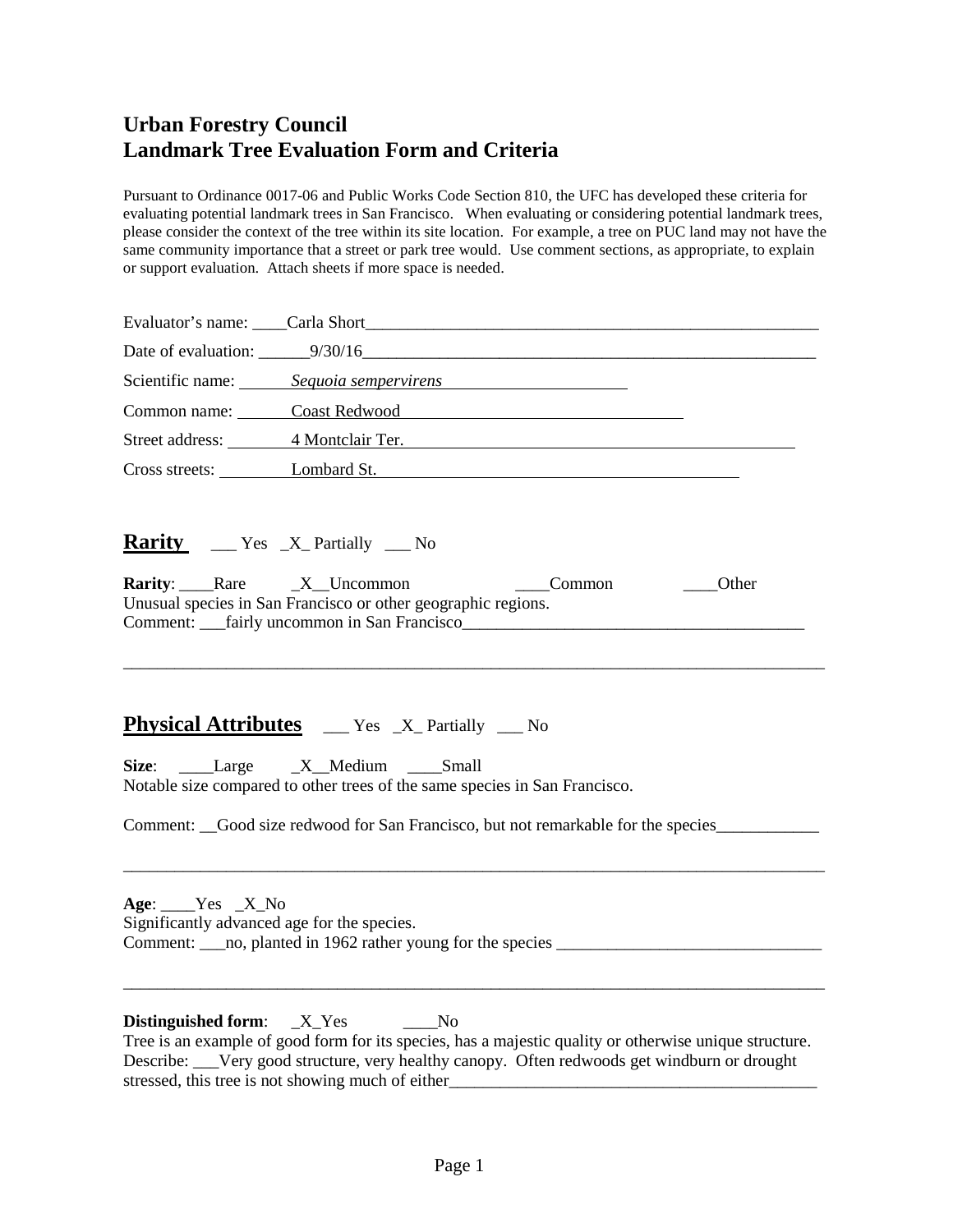| $X$ Good<br>Poor<br>Tree condition:<br>Hazard<br>Consider overall tree health and structure, and whether or not tree poses a hazard<br>Describe: ___Certainly not a hazard. Tree has very good structure and canopy is very vigorous and<br>healthy. Tree has been pruned, and some limbs tipped back in past, but no signs of major structural<br>issue, or previous topping. |  |  |
|--------------------------------------------------------------------------------------------------------------------------------------------------------------------------------------------------------------------------------------------------------------------------------------------------------------------------------------------------------------------------------|--|--|
| <b>Historical</b> __ Yes __ Partially _X_No                                                                                                                                                                                                                                                                                                                                    |  |  |
| <b>Historical Association:</b> Tes Tes TVES None apparent<br>Related to a historic or cultural building, site, street, person, event, etc.                                                                                                                                                                                                                                     |  |  |
| _____Unknown<br><b>Profiled in a publication or other media:</b> _______Yes<br>Tree has received coverage in print, internet, video media, etc. Attach documentation if appropriate.                                                                                                                                                                                           |  |  |
| <b>Environmental</b> ___ Yes ___ Partially ___ No<br><b>Prominent landscape feature:</b> ____Yes<br>No.<br>A striking and outstanding natural feature.                                                                                                                                                                                                                         |  |  |
| Low tree density: __________Low ___________Moderate<br><b>High</b><br>Tree exists in a neighborhood with very few trees.                                                                                                                                                                                                                                                       |  |  |
| Interdependent group of trees:<br>Yes<br>N <sub>o</sub><br>This tree in an integral member of a group of trees and removing it may have an adverse impact on<br>adjacent trees.                                                                                                                                                                                                |  |  |
| Visible or Accessible from public right-of-way:<br>$X_Y$<br>No<br>High visibility and/or accessibility from public property.                                                                                                                                                                                                                                                   |  |  |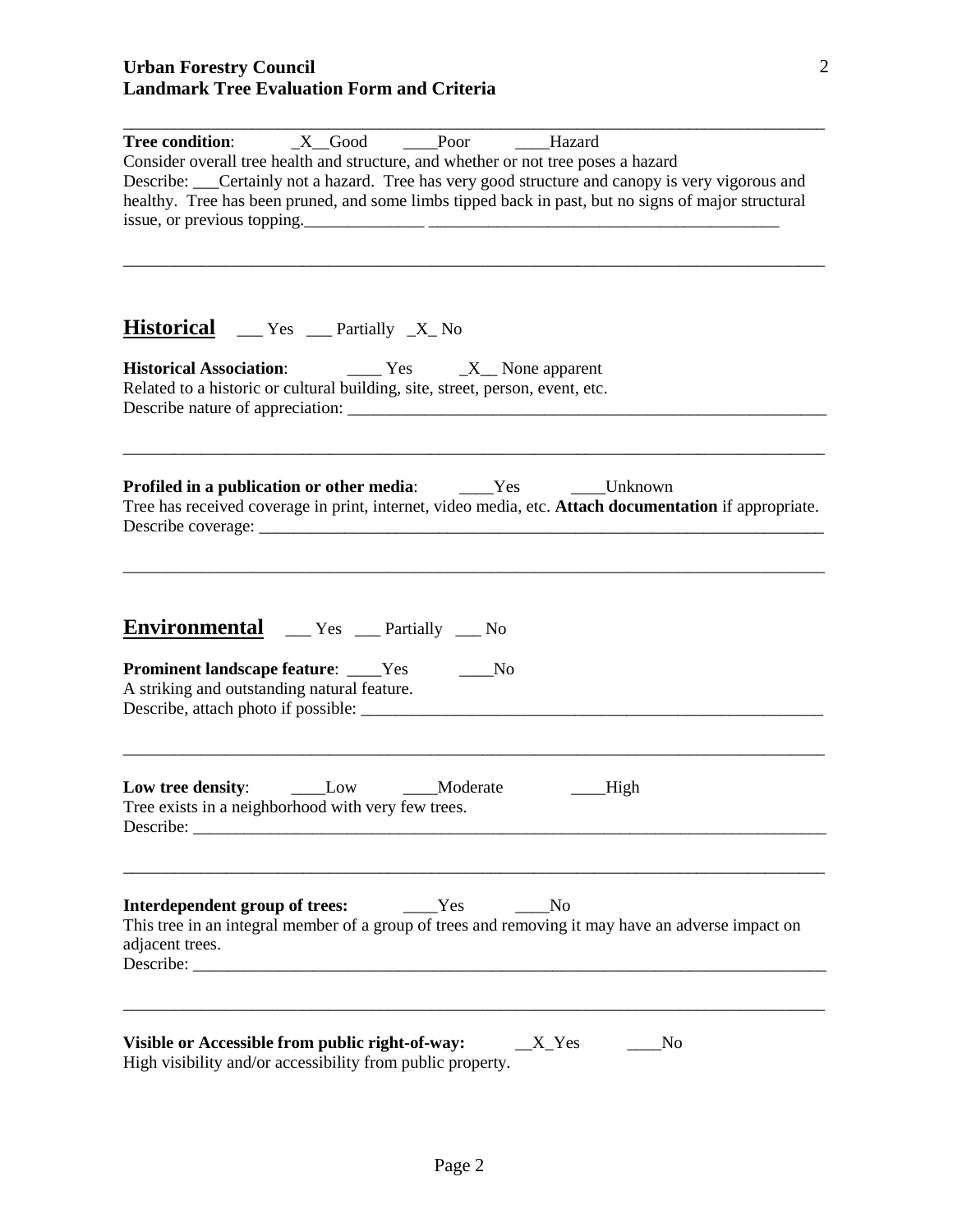## **Urban Forestry Council Landmark Tree Evaluation Form and Criteria**

Describe: \_\_The tree is highly visible from Montclair Terrace, but is also visible from the top of the crooked portion of Lombard St., as well as from other vantage points along Lombard St.

\_\_\_\_\_\_\_\_\_\_\_\_\_\_\_\_\_\_\_\_\_\_\_\_\_\_\_\_\_\_\_\_\_\_\_\_\_\_\_\_\_\_\_\_\_\_\_\_\_\_\_\_\_\_\_\_\_\_\_\_\_\_\_\_\_\_\_\_\_\_\_\_\_\_\_\_\_\_\_\_\_\_

| $\frac{N_0}{N_0}$<br>Tree is located in an area that has a high volume of vehicle, pedestrian or bike traffic and has a<br>potential traffic calming effect.<br>Describe: ____extremely high pedestrian and vehicular traffic due to location just off of major tourist<br>destination. Tree does not provide potential traffic calming effect, but certainly extremely visible due<br>to volume of traffic to Lombard St. |  |  |
|----------------------------------------------------------------------------------------------------------------------------------------------------------------------------------------------------------------------------------------------------------------------------------------------------------------------------------------------------------------------------------------------------------------------------|--|--|
| Species has a known relationship with a particular local wildlife species or it provides food, shelter, or<br>nesting to specific known wildlife individuals. ____As a CA native, likely to provide habitat to a<br>number of species. Nominator reported multiple species using tree.                                                                                                                                     |  |  |
| <b>Erosion control:</b><br>$Yes$ X No<br>Tree prevents soil erosion.                                                                                                                                                                                                                                                                                                                                                       |  |  |
| Wind or sound barrier: ________Yes<br>$-X$ No<br>Tree reduces wind speed or mitigates undesirable noise.                                                                                                                                                                                                                                                                                                                   |  |  |
| <b>Cultural</b> ___ Yes _X_Partially ___ No<br>Multiple indicators such as letters of support, petition, outdoor gatherings, celebrations adjacent or<br>related to tree, etc. Attach documentation:<br>Describe:                                                                                                                                                                                                          |  |  |
| <b>Cultural appreciation:</b><br>Yes<br>None apparent<br>Particular value to certain cultural or ethnic groups in the city.<br>Describe nature of appreciation: _____Apparently has a sister tree in Japan, planted at the same time.                                                                                                                                                                                      |  |  |
| Planting contributes to neighborhood character:<br>$X_Yes$<br>No                                                                                                                                                                                                                                                                                                                                                           |  |  |